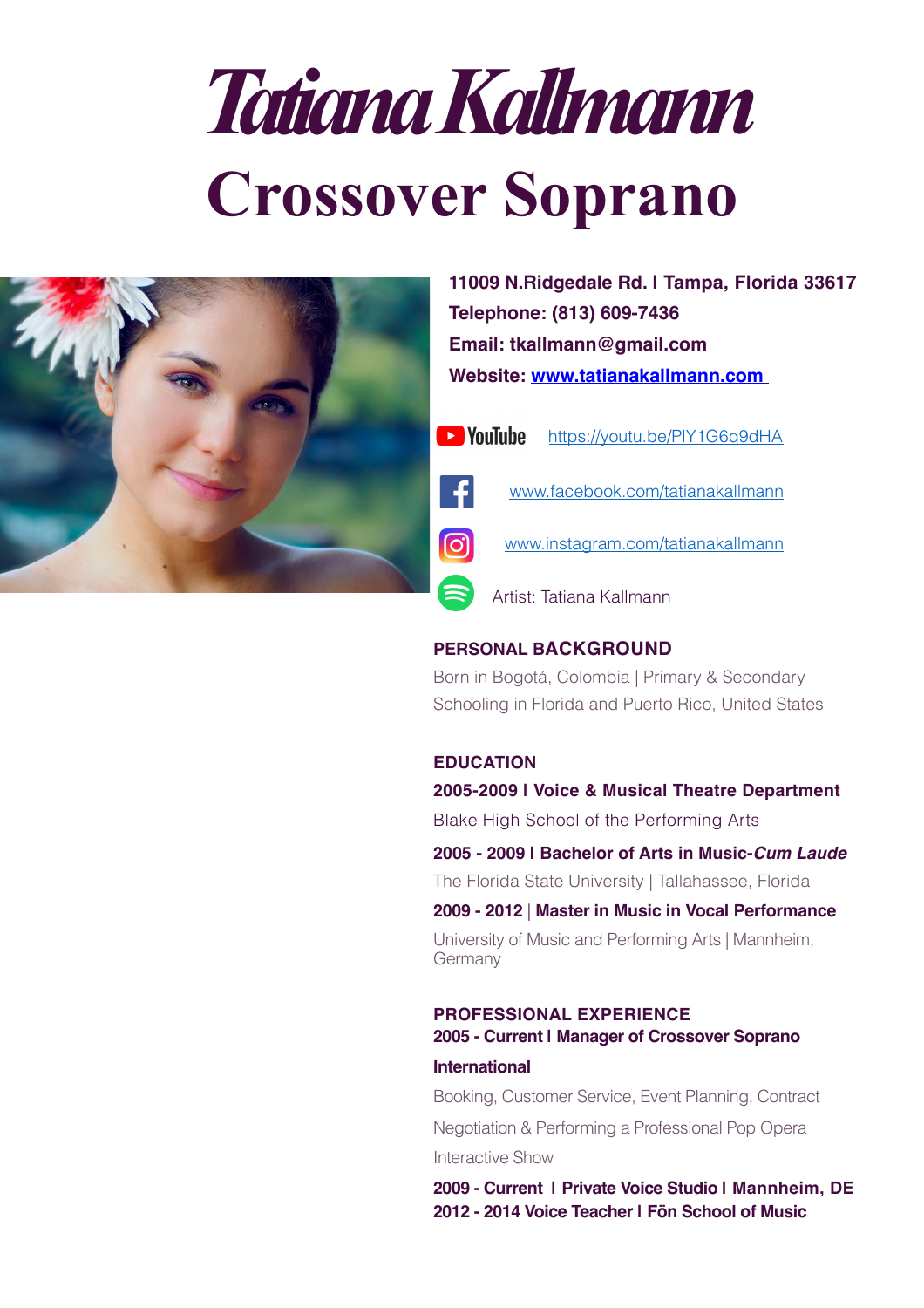|                                                                                 | <b>OPERA AND CLASSICAL CROSSOVER MAIN STAGE EXPERIENCE</b>                                              |                                                                                                                                                                                                             |                       |
|---------------------------------------------------------------------------------|---------------------------------------------------------------------------------------------------------|-------------------------------------------------------------------------------------------------------------------------------------------------------------------------------------------------------------|-----------------------|
|                                                                                 | Corporate & Private Engagements  Crossover Soprano                                                      | USA, Germany, Spain & Colombia                                                                                                                                                                              | <b>2009 - Current</b> |
| <b>Soprano Soloist</b>                                                          | <b>Richard Wagner Association</b>                                                                       | <b>National Theatre Mannheim</b>                                                                                                                                                                            | 2019                  |
| <b>Star Guest Performer</b>                                                     | <b>NOH Dance &amp; Musical Theatre</b>                                                                  | Düsseldorf, Germany<br>Opera and Classical Crossover Star Performer for the 30th Annual Anniversary for NOHClub IBIZA                                                                                       | 2019                  |
| Guest Soloist Performer Casa del Sol                                            |                                                                                                         | Mainz, Germany                                                                                                                                                                                              | 2019                  |
| Soloist Performer                                                               | <b>REWE Corporation   Gala</b>                                                                          | Congress House, Heidelberg   Germany                                                                                                                                                                        | 2018                  |
|                                                                                 | Historical Congress Hall of Heidelberg, Germany                                                         | Opera and Classical Crossover Soloist for the 20th Anniversary Gala of Sahin Karaaslan and REWE Corporation in the                                                                                          |                       |
| <b>Soloist Performer</b>                                                        | <b>BW Gästeführer- Forum</b>                                                                            | Congress House, Heidelberg   Germany                                                                                                                                                                        | 2018                  |
| Congress Hall of Heidelberg, Germany.                                           |                                                                                                         | Opera and Classical Crossover Soloist for the Baden Württemberg Tourist Guides Foundation in the Historical                                                                                                 |                       |
| <b>Soloist Performer</b>                                                        |                                                                                                         | Nuzinger Heidelberg Ball   Gala  Congress House, Heidelberg   Germany                                                                                                                                       | 2017                  |
| House of Heidelberg, Germany                                                    |                                                                                                         | Honorary Guest Performer in the Annual Heidelberger Ball which hosts 1,700 Spectators in the Historical Congress                                                                                            |                       |
| hosting more than 3,000 spectators                                              | Main Stage   Soloist Performer Festa Italiana YBOR CITY                                                 | L'Unione Italiana Tampa, FL I USA<br>Public Open Air Opera and Classical Crossover Main Stage Performance in the Annual Festa Italiana of Tampa                                                             | 2017                  |
| <b>11th AIDS Stars Gala</b><br><b>Star Guest Performer</b><br>House and Theater | <b>AIDS-Foundation Heidelberg</b>                                                                       | Heidelberg Theater & Orchestra<br>Honorary Guest Performer in the AIDS Stars Gala which hosts 700 Spectators in the Historical Heidelberg Opera                                                             | 2016                  |
| <b>Heidelberg Image Film</b><br>"Herz in Heidelberg"                            | City of Heidelberg &<br><b>Heidelberg Marketing</b>                                                     | Heidelberg, DE                                                                                                                                                                                              | 2016                  |
|                                                                                 |                                                                                                         | Featured Classical Crossover Recording Artist of the song "Ich Hab Mein Herz in Heidelberg Verloren" in the<br>Heidelberg Image Film filmed and produced by the City of Heidelberg and Heidelberg Marketing |                       |
| The Pink Monday<br><b>Christmas Market</b>                                      | <b>Heidelberg Marketing</b>                                                                             | <b>City Hall, Heidelberg I DE</b><br>Public Balcony Performance in the City Hall of Heidelberg during the Annual Pink Monday Christmas Market                                                               | 2016                  |
| <b>Soloist Performer</b>                                                        | <b>Nuzinger Ball   Gala</b><br>1,700 Spectators in the Historical Congress House of Heidelberg, Germany | Congress House, Heidelberg   DE<br>Opera and Classical Crossover Soloist Guest Performer in the Annual Heidelberger Ball which hosts                                                                        | 2016                  |
| <b>Kings &amp; Queens Gala</b><br><b>Guest Soloist Performer</b>                | <b>WELLA Canada</b>                                                                                     | <b>Höchst Castle Frankfurt, Germany</b>                                                                                                                                                                     | 2016                  |
| <b>Guest Performer</b><br><b>World of Musicals</b>                              | <b>Sound 'n' Peppers</b>                                                                                | <b>SRH-Aula- Neckargemünd, Germany</b>                                                                                                                                                                      | 2016                  |
| SPIFFS Int'l.<br>An Evening for Song<br>and Dance                               | <b>St.Petersburg International</b><br><b>Folk Fair Society</b>                                          | St. Petersburg, Florida, USA                                                                                                                                                                                | 2014                  |